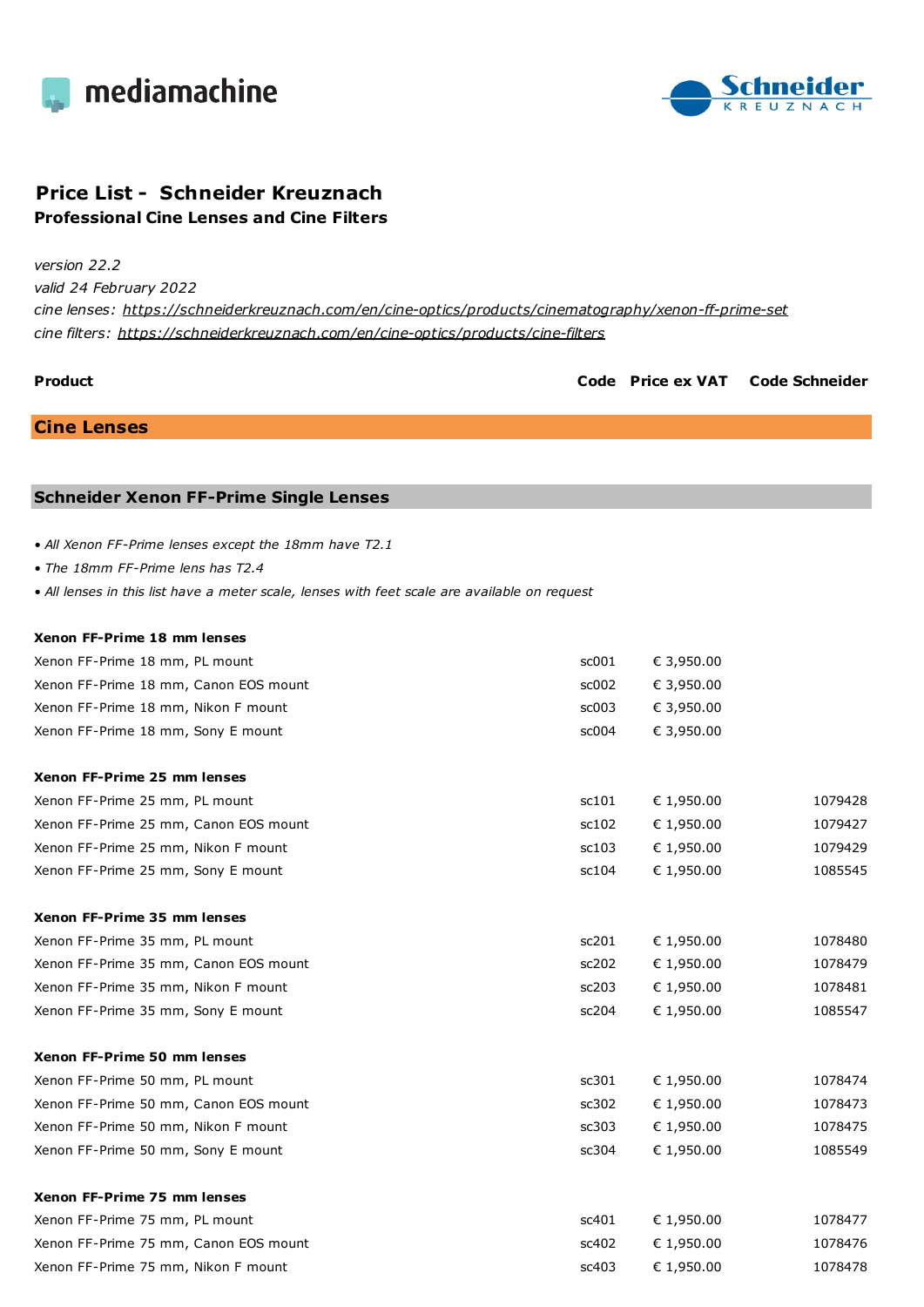| Xenon FF-Prime 75 mm, Sony E mount     | sc404 | € 1.950.00 | 1085551 |
|----------------------------------------|-------|------------|---------|
| Xenon FF-Prime 100 mm lenses           |       |            |         |
| Xenon FF-Prime 100 mm, PL mount        | sc501 | € 1.950.00 | 1078528 |
| Xenon FF-Prime 100 mm, Canon EOS mount | sc502 | € 1.950.00 | 1078527 |
| Xenon FF-Prime 100 mm, Nikon F mount   | sc503 | € 1.950.00 | 1078529 |
| Xenon FF-Prime 100 mm, Sony E mount    | sc504 | € 1.950.00 | 1085553 |

## **Schneider Xenon FF-Prime Sets**

| Xenon FF-Prime 5-Lens Set (25-100 mm) incl. two 4-Lens hard cases | sc802 | € 9.750.00        |
|-------------------------------------------------------------------|-------|-------------------|
| Xenon FF-Prime 6-Lens Set (18-100 mm) incl. two 4-Lens hard cases |       | sc801 € 13.700.00 |

## **Schneider Xenon FF-Prime Lens Accesssories**

| Hard Case with built-in wheels for 4 FF-Prime lenses                 | sc901 | € 449.00 | 1079886 |
|----------------------------------------------------------------------|-------|----------|---------|
| Mount Change Set PL (PL-mount with shims, screws, lens rear cap)     | sc902 | € 260.00 | 1078677 |
| Mount Change Set EOS (Canon-mount with shims, screws, lens rear cap) | sc903 | € 260.00 | 1078678 |
| Mount Change Set F (Nikon-mount with shims, screws, lens rear cap)   | sc904 | € 260.00 | 1078679 |
| Mount Change Set E (Sony-mount with shims, screws, lens rear cap)    | sc910 | € 260.00 | 1085999 |
| Lens Pouch                                                           | sc905 | € 17.00  | 1069195 |
| Lens protection front cap                                            | sc906 | € 8.00   |         |
| Lens rear cap PL-mount                                               | sc907 | € 16.00  | 405482  |
| Lens rear cap Canon-Mount                                            | sc908 | € 8.00   | 1012113 |
| Lens rear cap Nikon-Mount                                            | sc909 | € 8.00   | 68865   |
| Lens rear cap Sony-Mount                                             | sc911 | € 8.00   | 1085996 |
|                                                                      |       |          |         |

| <b>Product</b> | Size | Code | <b>MSRP</b> | <b>MNF Code</b> |
|----------------|------|------|-------------|-----------------|
|                |      |      |             |                 |

# **Technical Filters**

| <b>Pol Filters</b>             |                    |        |         |           |
|--------------------------------|--------------------|--------|---------|-----------|
| LINEAR TRUE-POL®               | $4 \times 4"$      | sa114  | €286.00 | 68-013044 |
| LINEAR TRUE-POL®               | $4 \times 5.65"$   | sa115  | €414.00 | 68-013056 |
| LINEAR TRUE-POL®               | $6.6 \times 6.6"$  | sa117  | €452.00 | 68-013066 |
|                                |                    |        |         |           |
| CIRCULAR TRUE-POL®             | 138 mm (mounted)   | sa122  | €479.00 | 68-013138 |
| CIRCULAR TRUE-POL®             | 138 mm (unmounted) | sa123  | €468.00 | 68-019904 |
| CIRCULAR TRUE-POL®             | 4" x 5.65"         | sa127  | €444.00 | 68-013156 |
| CIRCULAR TRUE-POL®             | $6.6 \times 6.6"$  | sa130  | €562.00 | 68-013166 |
|                                |                    |        |         |           |
| <b>Neutral Density Filters</b> |                    |        |         |           |
| Rhodium FSND 0.3               | $4 \times 5.65"$   | sa140  | €525.00 | 68-130356 |
| Rhodium FSND 0.6               | $4 \times 5.65"$   | sa 141 | €525.00 | 68-130656 |
| Rhodium FSND 0.9               | $4 \times 5.65"$   | sa142  | €525.00 | 68-130956 |
| Rhodium FSND 1.2               | $4 \times 5.65"$   | sa143  | €525.00 | 68-131256 |
| Rhodium FSND 1.5               | $4 \times 5.65"$   | sa144  | €525.00 | 68-131556 |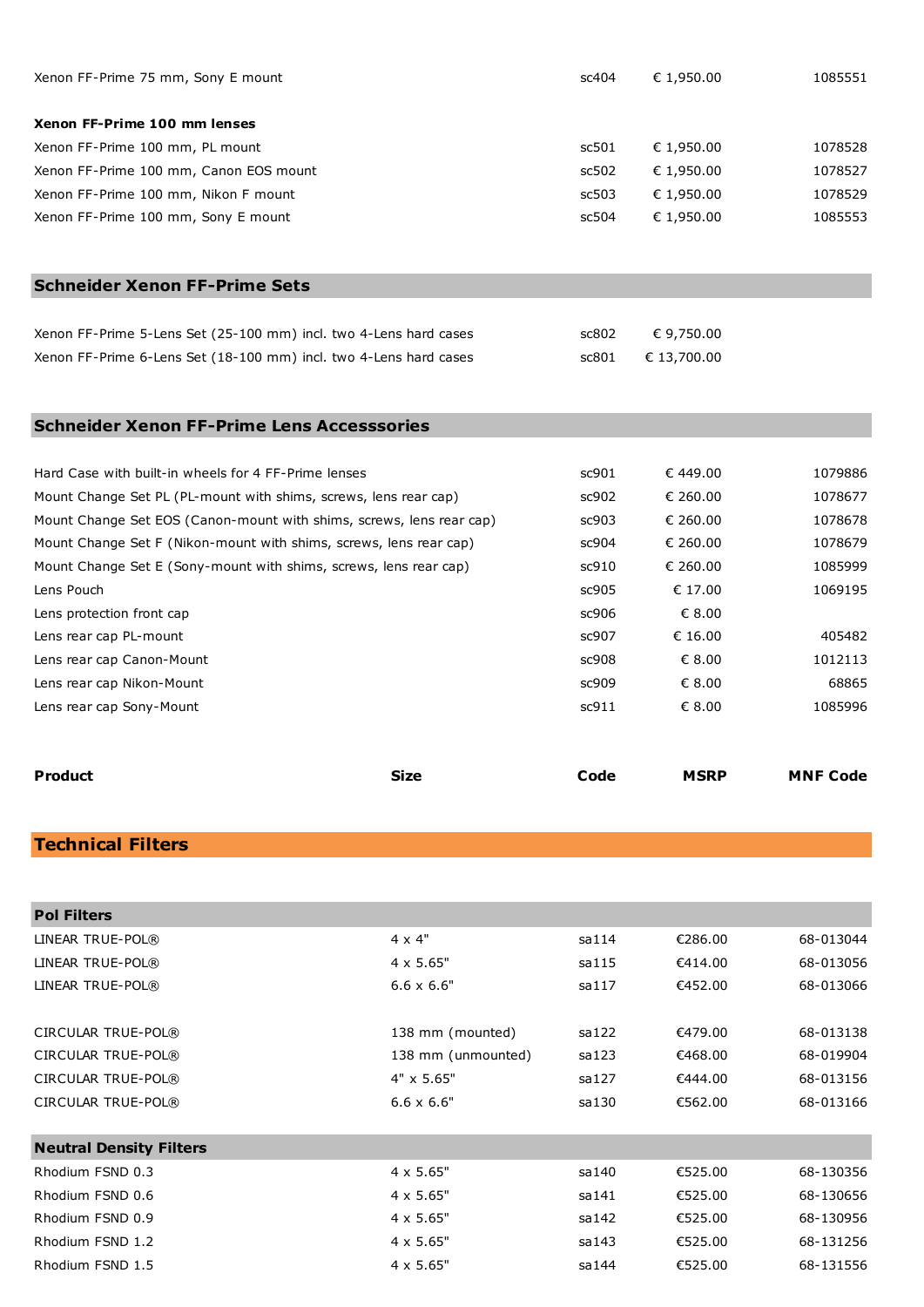| Rhodium FSND 1.8                                                                 | 4 x 5.65"         | sa145  | €525.00 | 68-131856 |
|----------------------------------------------------------------------------------|-------------------|--------|---------|-----------|
| Rhodium FSND 2.1                                                                 | 4 x 5.65"         | sa146  | €525.00 | 68-132156 |
| Rhodium FSND 2.4                                                                 | 4 x 5.65"         | sa147  | €525.00 | 68-132456 |
| Rhodium FSND 2.7                                                                 | $4 \times 5.65"$  | sa148  | €525.00 | 68-132756 |
| Rhodium FSND 3.0                                                                 | $4 \times 5.65"$  | sa 149 | €525.00 | 68-133056 |
| Rhodium FSND 0.3                                                                 | $6.6 \times 6.6"$ | sa183  | €779.00 | 1091370   |
| Rhodium FSND 0.6                                                                 | $6.6 \times 6.6"$ | sa184  | €779.00 | 1091371   |
| Rhodium FSND 0.9                                                                 | $6.6 \times 6.6"$ | sa 185 | €779.00 | 1091372   |
| Rhodium FSND 1.2                                                                 | $6.6 \times 6.6"$ | sa186  | €779.00 | 1091373   |
| Rhodium FSND 1.5                                                                 | $6.6 \times 6.6"$ | sa187  | €779.00 | 1091374   |
| Rhodium FSND 1.8                                                                 | $6.6 \times 6.6"$ | sa188  | €779.00 | 1091375   |
| Rhodium FSND 2.1                                                                 | $6.6 \times 6.6"$ | sa189  | €869.00 | 1091376   |
| Rhodium FSND 2.4                                                                 | $6.6 \times 6.6"$ | sa192  | €869.00 | 1091377   |
| Rhodium FSND 2.7                                                                 | $6.6 \times 6.6"$ | sa150  | €869.00 | 68-132766 |
| Rhodium FSND 3.0                                                                 | $6.6 \times 6.6"$ | sa151  | €869.00 | 68-133066 |
| Rhodium FSND 0.3 Hard Edge Horizontal                                            | 4 x 5.65"         | sa152  | €599.00 | 68-140155 |
| Rhodium FSND 0.6 Hard Edge Horizontal                                            | $4 \times 5.65"$  | sa 153 | €599.00 | 68-140255 |
| Rhodium FSND 0.9 Hard Edge Horizontal                                            | 4 x 5.65"         | sa154  | €599.00 | 68-140355 |
| Rhodium FSND 1.2 Hard Edge Horizontal                                            | $4 \times 5.65"$  | sa 155 | €599.00 | 68-140455 |
| Rhodium FSND 1.5 Hard Edge Horizontal                                            | 4 x 5.65"         | sa156  | €599.00 | 68-140555 |
| Rhodium FSND 0.3 Hard Edge                                                       | $6.6 \times 6.6"$ | sa157  | €897.00 | 68-140166 |
| Rhodium FSND 0.6 Hard Edge                                                       | $6.6 \times 6.6"$ | sa158  | €897.00 | 68-140266 |
| Rhodium FSND 0.9 Hard Edge                                                       | $6.6 \times 6.6"$ | sa159  | €897.00 | 68-140366 |
| Rhodium FSND 1.2 Hard Edge                                                       | $6.6 \times 6.6"$ | sa160  | €897.00 | 68-140466 |
| Rhodium FSND 1.5 Hard Edge                                                       | $6.6 \times 6.6"$ | sa161  | €897.00 | 68-131566 |
| Rhodium FSND 0.3 Soft Edge Horizontal                                            | $4 \times 5.65"$  | sa162  | €599.00 | 68-141155 |
| Rhodium FSND 0.6 Soft Edge Horizontal                                            | $4 \times 5.65"$  | sa163  | €599.00 | 68-141255 |
| Rhodium FSND 0.9 Soft Edge Horizontal                                            | $4 \times 5.65"$  | sa 164 | €599.00 | 68-141355 |
| Rhodium FSND 1.2 Soft Edge Horizontal                                            | 4 x 5.65"         | sa165  | €599.00 | 68-141455 |
| Rhodium FSND 1.5 Soft Edge Horizontal                                            | $4 \times 5.65"$  | sa166  | €599.00 | 68-141555 |
| Rhodium FSND 0.3 Soft Edge                                                       | $6.6 \times 6.6"$ | sa167  | €897.00 | 68-141166 |
| Rhodium FSND 0.6 Soft Edge                                                       | $6.6 \times 6.6"$ | sa168  | €897.00 | 68-141266 |
| Rhodium FSND 0.9 Soft Edge                                                       | $6.6 \times 6.6"$ | sa169  | €897.00 | 68-141366 |
| Rhodium FSND 1.2 Soft Edge                                                       | $6.6 \times 6.6"$ | sa170  | €897.00 | 68-141466 |
| Rhodium FSND 1.5 Soft Edge                                                       | $6.6 \times 6.6"$ | sa171  | €897.00 | 68-141566 |
| ND 0.15                                                                          | $4 \times 5.65"$  | sa172  | €318.00 | 68-041556 |
| ND 0.3                                                                           | $4 \times 5.65"$  | sa173  | €318.00 | 68-040356 |
| ND 0.6                                                                           | $4 \times 5.65"$  | sa174  | €318.00 | 68-040656 |
| ND 0.9                                                                           | 4 x 5.65"         | sa175  | €318.00 | 68-040956 |
| <b>ND 1.2</b>                                                                    | $4 \times 5.65"$  | sa176  | €318.00 | 68-041256 |
| ND 1.5                                                                           | 4 x 5.65"         | sa177  | €318.00 | 68-041756 |
| ND 1.8                                                                           | 4 x 5.65"         | sa178  | €318.00 | 68-041856 |
| ND 2.1                                                                           | 4 x 5.65"         | sa179  | €318.00 | 68-042156 |
| ND 0.9+ND 1.2+ND 1.5+True-Cut IR 750<br>(MPTV Essential 4 Filter Kit Red 4x5.65) | $4 \times 5.65"$  | sa183  | €640.00 | 68-885602 |
|                                                                                  |                   |        |         |           |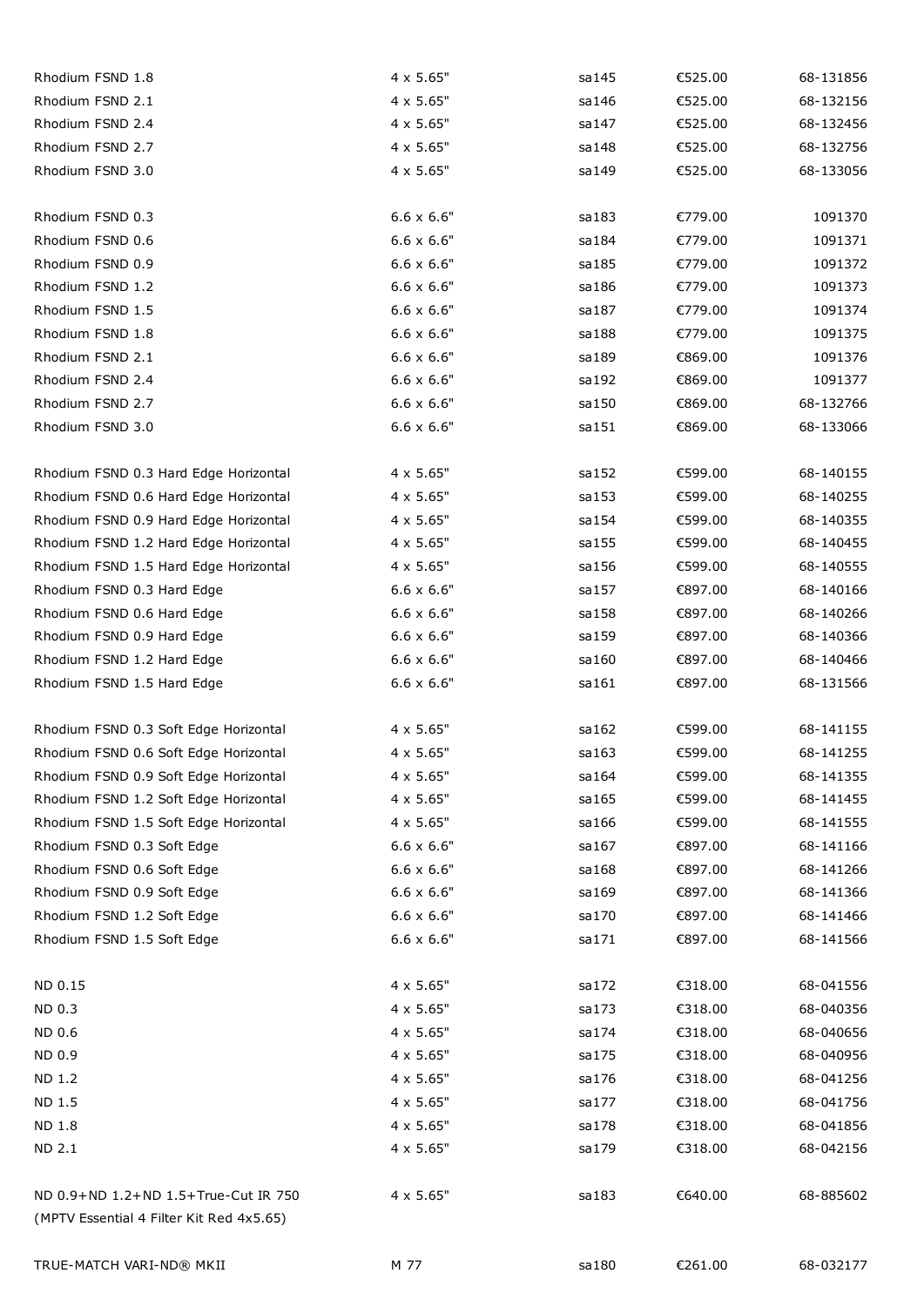| TRUE-MATCH VARI-ND® MKII  | M 82              | sa181  | €267.00 | 68-032182 |
|---------------------------|-------------------|--------|---------|-----------|
| <b>Protection Filters</b> |                   |        |         |           |
| Clear                     | $4 \times 5.65"$  | sa 190 | €248.00 | 68-120056 |
| Clear                     | $6.6 \times 6.6"$ | sa 191 | €396.00 | 68-120066 |

# **Diffusion Filters**

| Black Frost® 1/8              | 4 x 4"            | sa200 | €235.00 | 68-083044 |
|-------------------------------|-------------------|-------|---------|-----------|
| Black Frost® 1/4              | $4 \times 4"$     | sa201 | €235.00 | 68-083144 |
| Black Frost® 1/8              | $4 \times 5.65"$  | sa202 | €385.00 | 68-083056 |
| Black Frost® 1/4              | $4 \times 5.65"$  | sa203 | €385.00 | 68-083156 |
| Black Frost® 1/2              | $4 \times 5.65"$  | sa204 | €385.00 | 68-083256 |
| Black Frost® 1                | $4 \times 5.65"$  | sa205 | €385.00 | 68-083356 |
| Black Frost® 1/8              | $6.6 \times 6.6"$ | sa206 | €495.00 | 68-083066 |
| Black Frost® 1/4              | $6.6 \times 6.6"$ | sa207 | €495.00 | 68-083156 |
| Hollywood Black Magic® 1/8    | $4 \times 4"$     | sa210 | €282.00 | 68-091044 |
| Hollywood Black Magic® 1/4    | 4 x 4"            | sa211 | €282.00 | 68-091144 |
| Hollywood Black Magic® 1/2    | $4 \times 4"$     | sa212 | €282.00 | 68-091244 |
| Hollywood Black Magic® 1/8    | $4 \times 5.65"$  | sa213 | €462.00 | 68-091056 |
| Hollywood Black Magic® 1/4    | $4 \times 5.65"$  | sa214 | €462.00 | 68-091156 |
| Hollywood Black Magic® 1/2    | $4 \times 5.65"$  | sa215 | €462.00 | 68-091256 |
| Hollywood Black Magic® 1      | $4 \times 5.65"$  | sa216 | €462.00 | 68-091356 |
| Hollywood Black Magic® 2      | $4 \times 5.65"$  | sa217 | €462.00 | 68-091456 |
| Hollywood Black Magic® 1/8    | $6.6 \times 6.6"$ | sa218 | €624.00 | 68-091066 |
| Hollywood Black Magic® 1/4    | $6.6 \times 6.6"$ | sa219 | €624.00 | 68-091166 |
| Hollywood Black Magic® 1/2    | $6.6 \times 6.6"$ | sa220 | €624.00 | 68-091266 |
| Hollywood Black Magic® 1      | $6.6 \times 6.6"$ | sa221 | €624.00 | 68-091366 |
| Hollywood Black Magic® 2      | $6.6 \times 6.6"$ | sa222 | €624.00 | 68-091466 |
| Hollywood Black Magic® 1/8    | M 77              | sa223 | €175.00 | 68-091077 |
| Hollywood Black Magic® 1/4    | M 77              | sa224 | €175.00 | 68-091177 |
| Hollywood Black Magic® 1/2    | M 77              | sa225 | €175.00 | 68-091277 |
| Hollywood Black Magic® 1/8    | M 82              | sa226 | €185.00 | 68-091082 |
| Hollywood Black Magic® 1/4    | M 82              | sa227 | €185.00 | 68-091182 |
| Hollywood Black Magic® 1/2    | M 82              | sa228 | €185.00 | 68-091282 |
| Radiant Soft® 1/4             | 4 x 5.65"         | sa230 | €462.00 | 68-092156 |
| Radiant Soft <sup>®</sup> 1/2 | $4 \times 5.65"$  | sa231 | €462.00 | 68-092256 |
| Radiant Soft® 1               | $4 \times 5.65"$  | sa232 | €462.00 | 68-092356 |
| Radiant Soft® 2               | $4 \times 5.65"$  | sa233 | €462.00 | 68-092456 |
| Radiant Soft <sup>®</sup> 3   | $4 \times 5.65"$  | sa234 | €462.00 | 68-092556 |
| Radiant Soft® 4               | $4 \times 5.65"$  | sa235 | €462.00 | 68-092656 |
| Radiant Soft® 5               | $4 \times 5.65"$  | sa236 | €462.00 | 68-092756 |
| Radiant Soft® 1/4             | $6.6 \times 6.6"$ | sa237 | €594.00 | 68-092166 |
| Radiant Soft® 1/2             | $6.6 \times 6.6"$ | sa238 | €594.00 | 68-092266 |
| Radiant Soft <sup>®</sup> 1   | $6.6 \times 6.6"$ | sa239 | €594.00 | 68-092366 |
| Radiant Soft <sup>®</sup> 2   | $6.6 \times 6.6"$ | sa240 | €594.00 | 68-092466 |
| Radiant Soft <sup>®</sup> 3   | $6.6 \times 6.6"$ | sa241 | €594.00 | 68-092566 |
| Classic Soft® 1/8             | $4 \times 5.65"$  | sa250 | €443.00 | 68-084056 |
|                               |                   |       |         |           |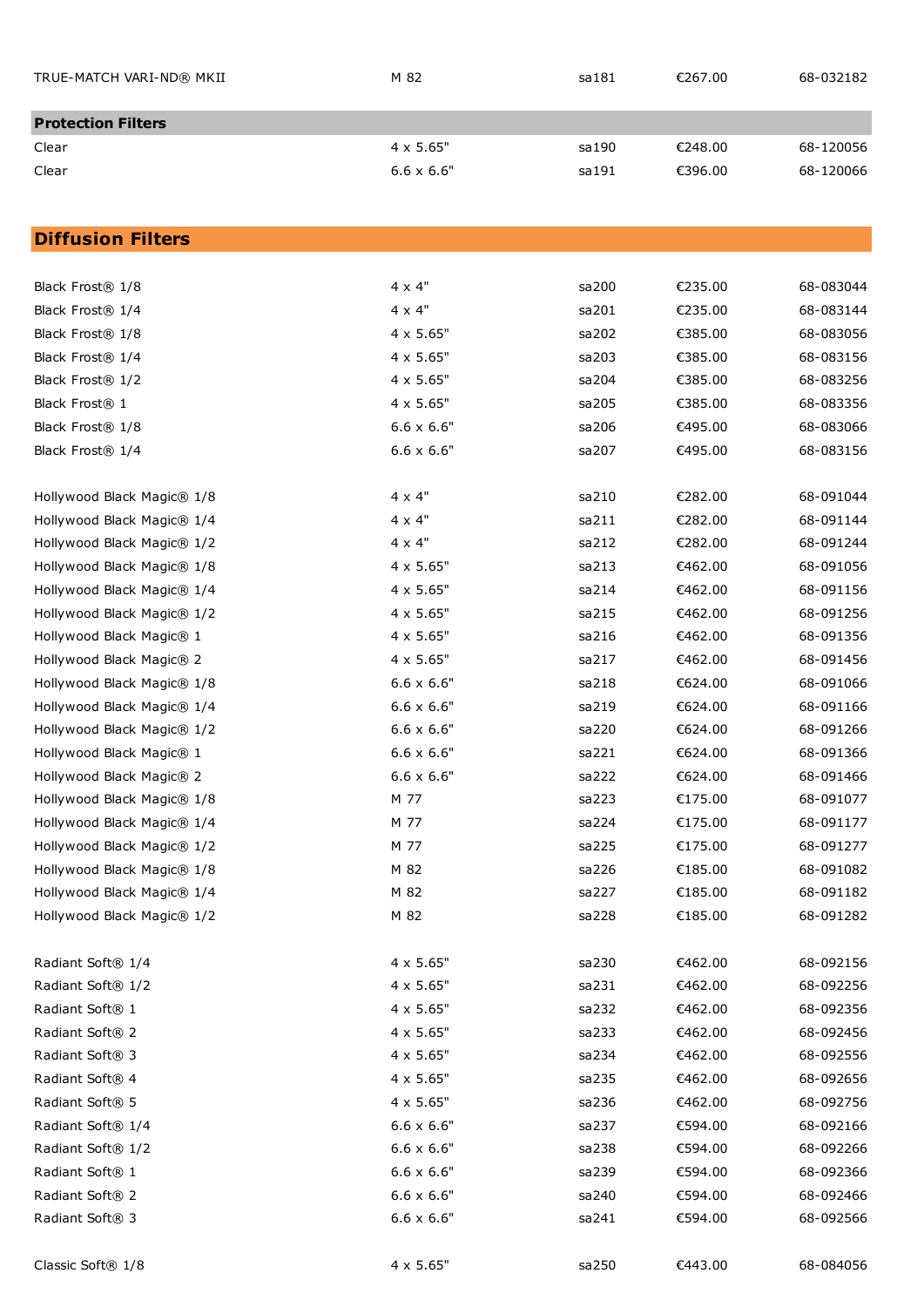| Classic Soft® 1/4            | $4 \times 5.65"$  | sa251 | €443.00 | 68-084156 |
|------------------------------|-------------------|-------|---------|-----------|
| Classic Soft® 1/2            | $4 \times 5.65"$  | sa252 | €443.00 | 68-084256 |
| Classic Soft® 1              | $4 \times 5.65"$  | sa253 | €443.00 | 68-084356 |
| Classic Soft® 2              | $4 \times 5.65"$  | sa254 | €443.00 | 68-084456 |
| Classic Soft® 1/8            | $6.6 \times 6.6"$ | sa255 | €569.00 | 68-084066 |
| Classic Soft® 1/4            | $6.6 \times 6.6"$ | sa256 | €569.00 | 68-084166 |
| Classic Soft $\mathbb R$ 1/2 | $6.6 \times 6.6"$ | sa257 | €569.00 | 68-084266 |
| Classic Soft® 1              | $6.6 \times 6.6"$ | sa258 | €569.00 | 68-084366 |
| Classic Soft® 2              | $6.6 \times 6.6"$ | sa259 | €569.00 | 68-084466 |
|                              |                   |       |         |           |

# **Sensational Filters**

×

| <b>Streak Filters</b>    |                   |       |         |           |
|--------------------------|-------------------|-------|---------|-----------|
| True-Streak® BLUE 1 mm   | 4 x 4"            | sa301 | €326.00 | 68-500144 |
| True-Streak® BLUE 2 mm   | $4 \times 4"$     | sa302 | €326.00 | 68-500244 |
| True-Streak® BLUE 3 mm   | 4 x 4"            | sa303 | €326.00 | 68-500344 |
| True-Streak® BLUE 1 mm   | $4 \times 5.65"$  | sa304 | €470.00 | 68-500156 |
| True-Streak® BLUE 2 mm   | $4 \times 5.65"$  | sa305 | €470.00 | 68-500256 |
| True-Streak® BLUE 3 mm   | $4 \times 5.65"$  | sa306 | €470.00 | 68-500356 |
| True-Streak® BLUE 4 mm   | $4 \times 5.65"$  | sa307 | €470.00 | 68-500456 |
| True-Streak® BLUE 1 mm   | $6.6 \times 6.6"$ | sa308 | €605.00 | 68-500166 |
| True-Streak® BLUE 2 mm   | $6.6 \times 6.6"$ | sa309 | €605.00 | 68-500266 |
| True-Streak® BLUE 3 mm   | $6.6 \times 6.6"$ | sa310 | €605.00 | 68-500366 |
| True-Streak® BLUE 4 mm   | $6.6 \times 6.6"$ | sa311 | €605.00 | 68-500466 |
| True-Streak® CLEAR 1 mm  | $4 \times 5.65"$  | sa320 | €470.00 | 68-501156 |
| True-Streak® CLEAR 2 mm  | $4 \times 5.65"$  | sa321 | €470.00 | 68-501256 |
| True-Streak® CLEAR 3 mm  | $4 \times 5.65"$  | sa322 | €470.00 | 68-501356 |
| True-Streak® CLEAR 4 mm  | $4 \times 5.65"$  | sa323 | €470.00 | 68-501456 |
| True-Streak® CLEAR 1 mm  | $6.6 \times 6.6"$ | sa324 | €605.00 | 68-501166 |
| True-Streak® CLEAR 2 mm  | $6.6 \times 6.6"$ | sa325 | €605.00 | 68-501266 |
| True-Streak® CLEAR 3 mm  | $6.6 \times 6.6"$ | sa326 | €605.00 | 68-501366 |
| True-Streak® CLEAR 4 mm  | $6.6 \times 6.6"$ | sa327 | €605.00 | 68-501466 |
| True-Streak® INDIGO 1 mm | 4 x 4"            | sa330 | €326.00 | 68-509144 |
| True-Streak® INDIGO 2 mm | $4 \times 4"$     | sa331 | €326.00 | 68-509244 |
| True-Streak® INDIGO 3 mm | $4 \times 4"$     | sa332 | €326.00 | 68-509344 |
| True-Streak® INDIGO 1 mm | $4 \times 5.65"$  | sa333 | €470.00 | 68-509156 |
| True-Streak® INDIGO 2 mm | $4 \times 5.65"$  | sa334 | €470.00 | 68-509256 |
| True-Streak® INDIGO 3 mm | $4 \times 5.65"$  | sa335 | €470.00 | 68-509356 |
| True-Streak® INDIGO 4 mm | $4 \times 5.65"$  | sa336 | €470.00 | 68-509456 |
| True-Streak® INDIGO 1 mm | $6.6 \times 6.6"$ | sa337 | €605.00 | 68-509166 |
| True-Streak® INDIGO 2 mm | $6.6 \times 6.6"$ | sa338 | €605.00 | 68-509266 |
| True-Streak® INDIGO 3 mm | $6.6 \times 6.6"$ | sa339 | €605.00 | 68-509366 |
| True-Streak® INDIGO 4 mm | $6.6 \times 6.6"$ | sa340 | €605.00 | 68-509466 |
| True-Streak® CONFETTI    | 4 x 4"            | sa370 | €467.00 | 68-515044 |
| True-Streak® CONFETTI    | 4 x 5.65"         | sa371 | €535.00 | 68-515056 |
| True-Streak® CONFETTI    | $6.6 \times 6.6"$ | sa372 | €730.00 | 68-515066 |
| True-Streak® CONFETTI    | M 77              | sa373 | €259.00 | 68-515077 |